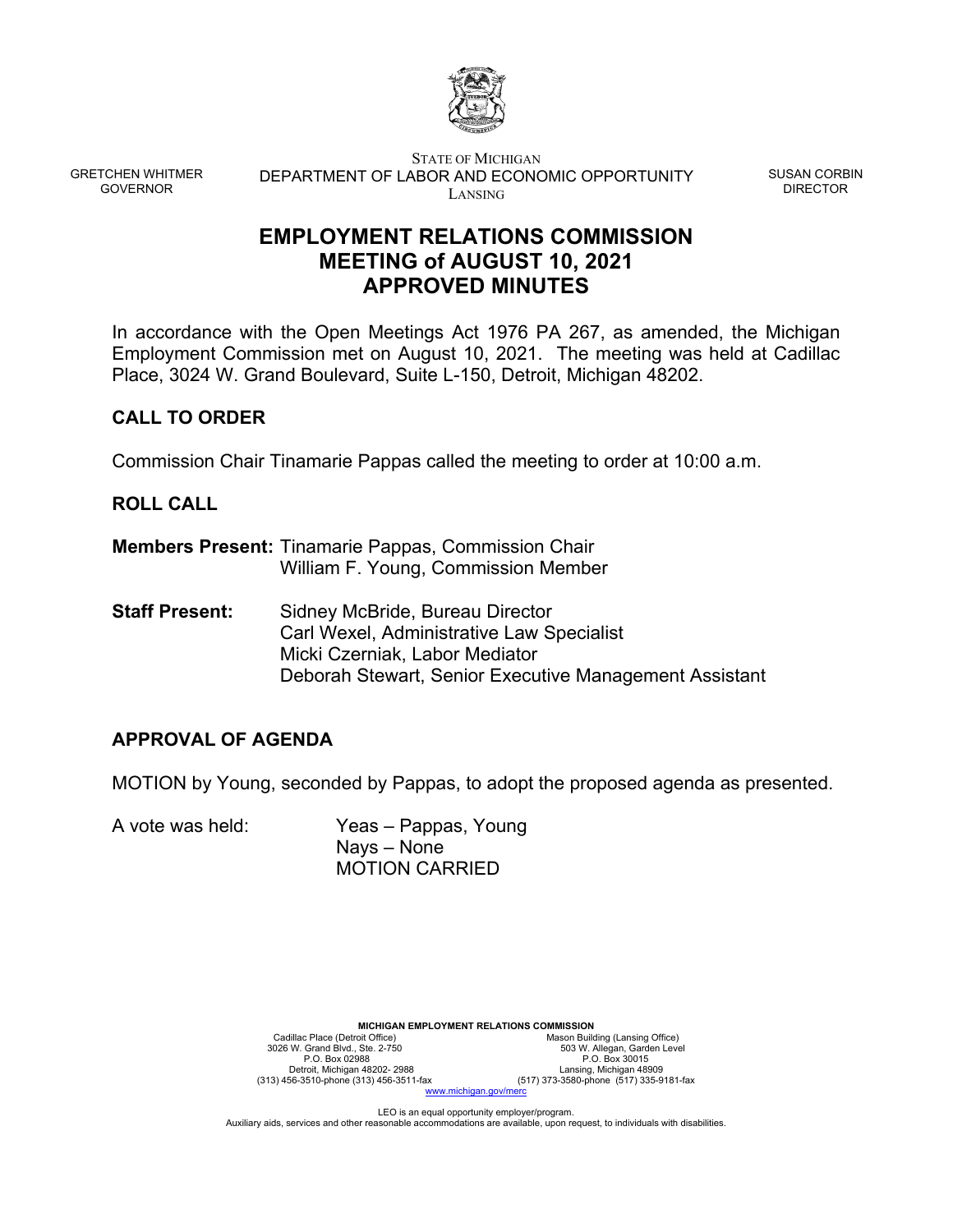## **APPROVAL OF MINUTES**

MOTION by Young, seconded by Pappas, to approve the proposed minutes of the regular MERC monthly meeting of July 13, 2021, as submitted.

| A vote was held: | Yeas – Pappas, Young  |
|------------------|-----------------------|
|                  | Nays – None           |
|                  | <b>MOTION CARRIED</b> |

## **DIRECTOR'S REPORT**

The Act 312 and Fact-Finding Reports were reviewed.

The MOAHR ALJ Reports were reviewed.

The MERC Cases in Commission Review was reviewed.

MERC Appellate report was reviewed.

The Election Certification Report and Elections Trends Report were reviewed. During July 2021, there were five MERC elections held resulting in the certification of five exclusive bargaining representatives.

The Mediation Activity Trends Report was reviewed.

The New Case Initiations Monthly reports was reviewed.

## **ADMINISTRATIVE AGENDA**

1. Bureau Director's Updates:

Director McBride noted the following:

COVID-19 Impact:

Beginning July 12, 2021, several State agencies began the process of bringing staff back into the state offices on a phased in hybrid work schedule. MIOSHA is reviewing CDC and State guidelines and will determine what levels of masking, social distancing or other protocols are appropriate in light of continuing COVID-19 variant concerns.

• Miscellaneous:

Director McBride noted the agency's participation in the recent international conference of the Association of Labor Relations Agencies (ALRA) that included his election to the ALRA Board of Directors. One major focus of this year's event was the permanent impact of virtual processes on various labor relations functions including hearings, mediation and meetings. The 2023 Conference is being slated for the Metro Detroit area.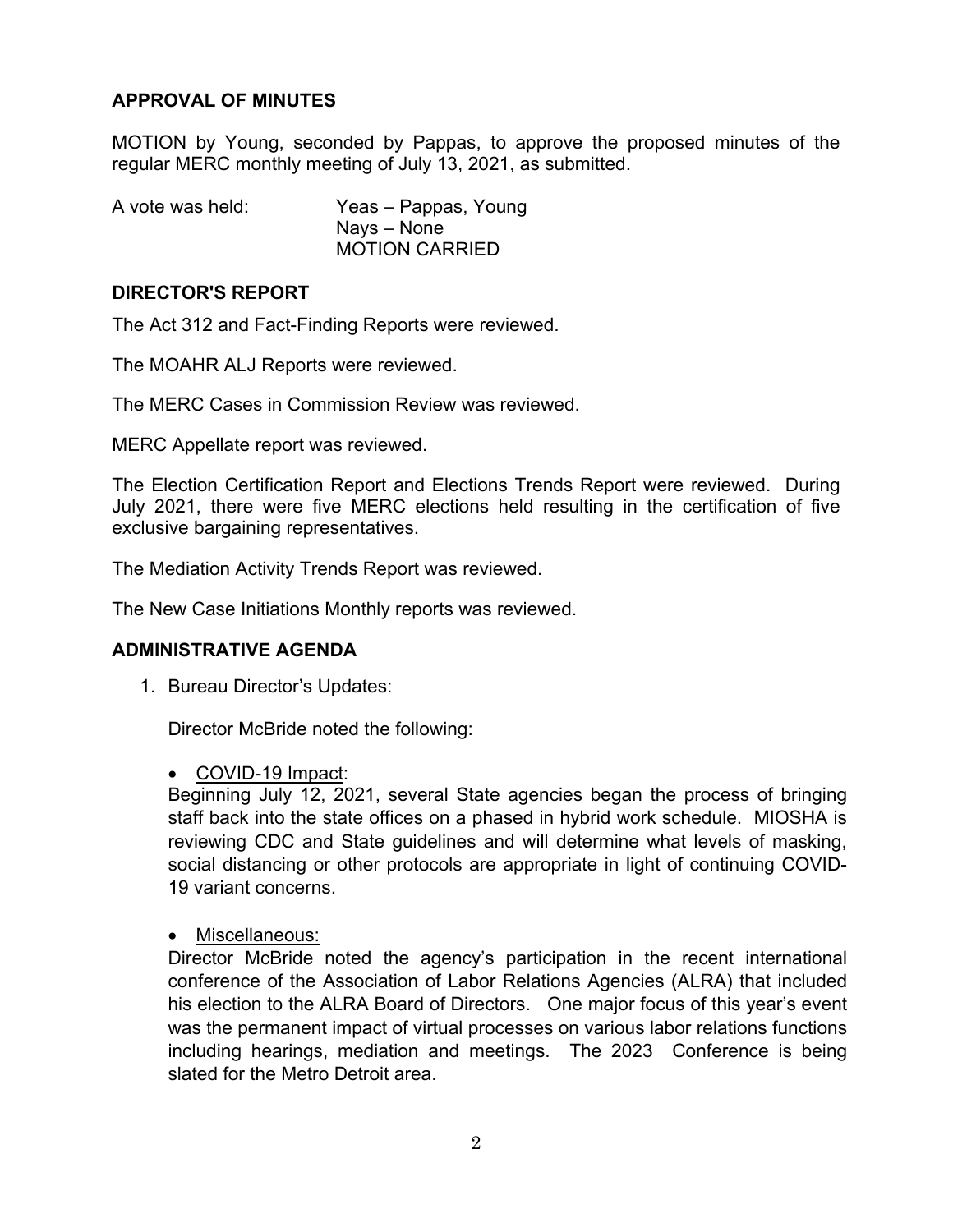2. The next regular meeting of the Commission was confirmed for Tuesday, September 14, 2021, at 10:00 a.m. at Detroit Cadillac Place. It was moved by Young and seconded by Pappas to approve the meeting date and time.

| A vote was held: | Yeas – Pappas, Young   |
|------------------|------------------------|
|                  | Nays – None            |
|                  | <b>MOTION CARRIED.</b> |

## **DECISIONAL AGENDA**

### **The Commission decided the following matters:**

*\* City of Detroit (Law Dept.) & UAW 2211 Public Attorney Association,*  Case No. 20-D-0755-CE.

MERC Staff Attorney Carl Wexel summarized the dispute underlying the case. It was moved by Young and seconded by Pappas to adopt the recommendations of the ALJ's recommended decision.

A vote was held: Yeas – Pappas, Young Nays – None MOTION CARRIED

*\* Regents of the University of Michigan,* Case No. 21-C-0630-RC. Incumbent Union's Motion for Reconsideration.

Commission Chair Pappas summarized the dispute underlying the case. The Commission previously issued a decision directing an election. MNA filed a motion for reconsideration and the petitioner filed a response. It was moved by Young and seconded by Pappas to deny the Motion for Reconsideration.

A vote was held: Yeas – Pappas, Young Nays – None MOTION CARRIED

# **TENTATIVE DECISIONAL AGENDA FOR NEXT MEETING**

*City of Detroit (DOT) & Amalgamated Transit Union Division 26,* 

Case 20 A-0190-CE.

**NEW BUSINESS** None

**OLD BUSINESS** None